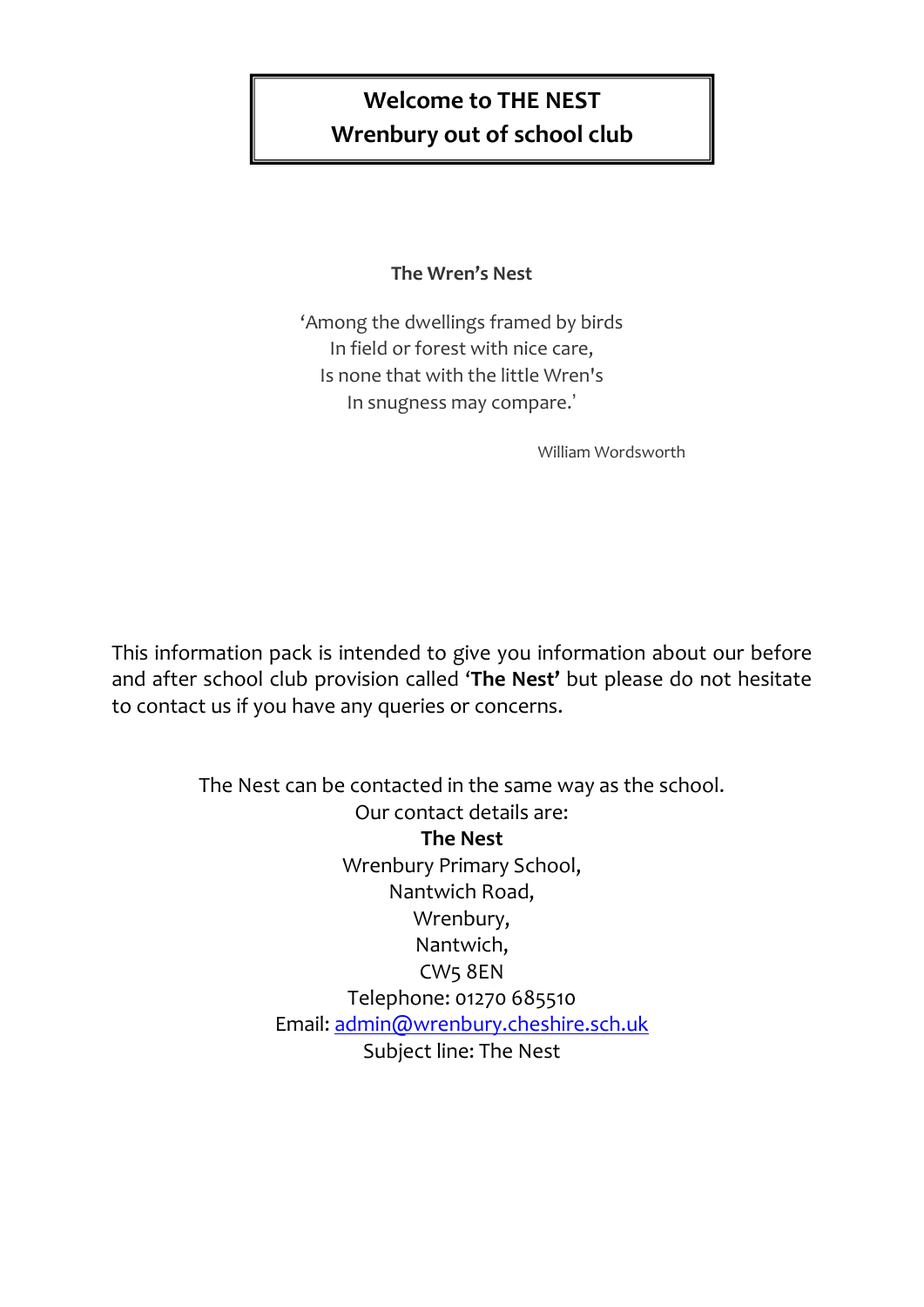#### **Our Aims at The Nest**

We aim to:

- 1. Provide a safe and nurturing environment before and after the school day.
- 2. Provide an environment in which children feel happy and secure.
- 3. Provide a breakfast, snack and light tea that meet food standards.
- 4. Provide opportunities for a wide range of play, physical and creative activity.
- 5. Provide opportunities for quiet time and quiet play and relaxation.
- 6. Provide opportunities to complete homework.
- 7. Provide opportunities for the development of positive relationships.

The Nest promotes equal opportunities for all.



**Head Teacher**  Bessa Cador

**Deputy Headteacher** Rebecca Charlesworth

**The Nest playleader** Nic Pegram

#### **School Administrator**

Debbie Rowlands and Ali Hughes are likely to be your first point of contact should you visit or telephone the school. Their friendly and helpful manner will immediately make you feel right at home.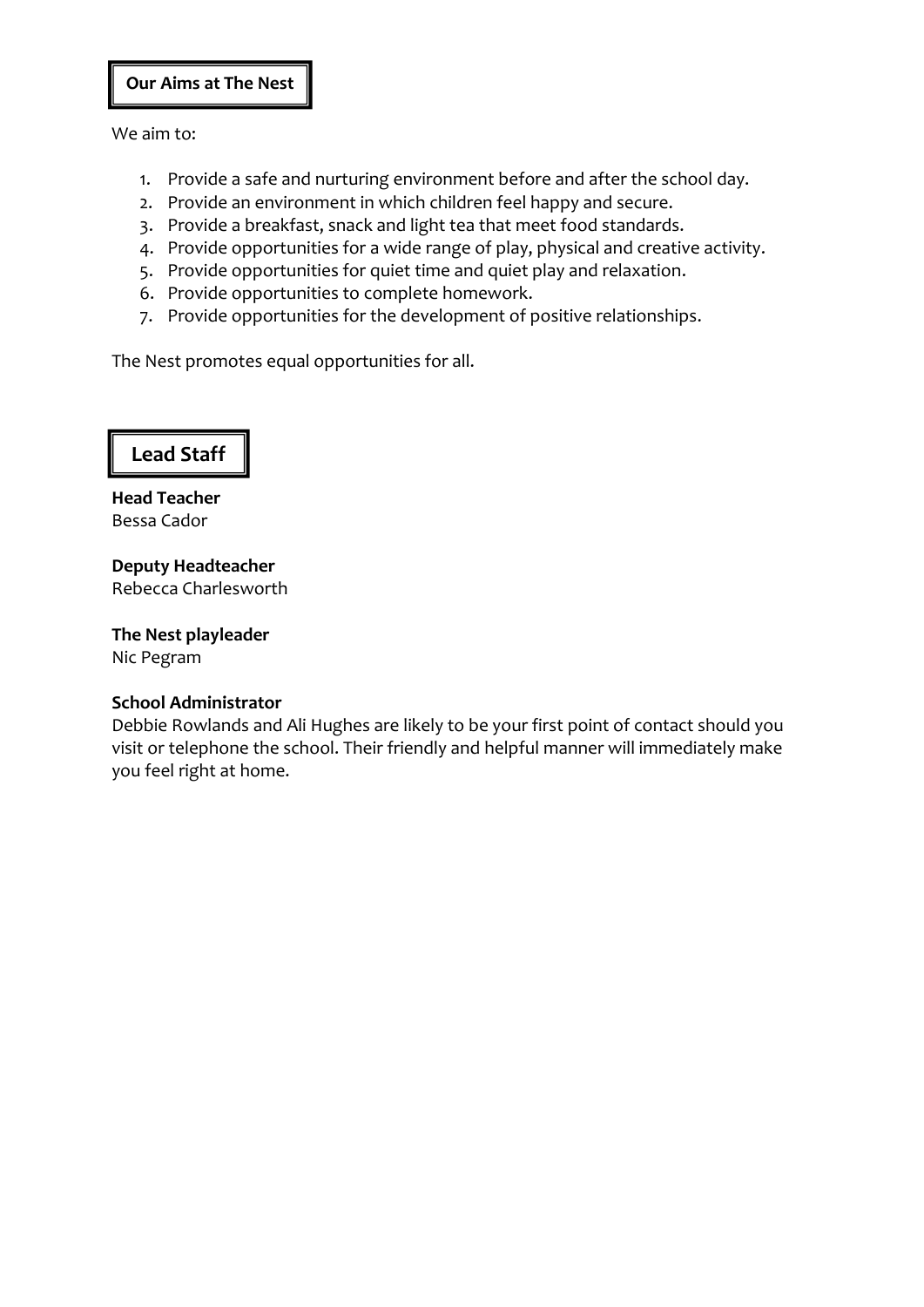#### **When does The Nest start and finish?**

The Nest operates in two sessions each day.

#### The **MORNING / BEFORE SCHOOL** session

- From  $7.30$ am  $8.45$ am
- $\bullet$  1 ¼ hour session £5.00 per session
- Breakfast provided
- Children handed over to class teachers 8.45-8.50am

#### The **AFTERNOON** / **AFTER SCHOOL** session [short]

- $\bullet$  From 3.30pm 4.30pm
- $\bullet$  1 hour session £5.00 per session
- Light snack at start of session provided
- Children handed to parent/carer at 4.30pm prompt

#### The **AFTERNOON** / **AFTER SCHOOL** session [long]

- $\bullet$  From 3.30pm 6.00pm
- 2 1/2 hour session £10.00 per session
- Light snack at start of session provided
- 4.45pm light tea provided
- Children handed to parent/carer at 6.00pm prompt

#### **How do I request sessions?**

Please fill in the session request form sent out with this pack to request sessions. Return the form to the school office.

Session requests will be confirmed in writing, if places are available, by the school. An Enrolment Form and the Terms and Conditions for The Nest will be sent with the confirmation of sessions. Both of these documents needs to be completed and returned to school before sessions can start.

#### **How do I pay?**

Fees must be paid in advance (see Terms and Conditions) Fees can be paid using ParentMail or by cheque.

#### **Who can pick up my child?**

For security reasons we ask that it is always an **adult** who drops your child off and collects your child from The Nest. Please do not send them with older brothers and sisters. Each day your child must be 'signed in' and 'signed out'. This simply lets staff know who has dropped them off and who will be collecting them. The Nest has a very strict policy on not allowing your child to go home with another person, only the named person on the Sign-In sheet. Should you need to change the details of the person collecting your child at the end of afternoon session, please contact the school immediately.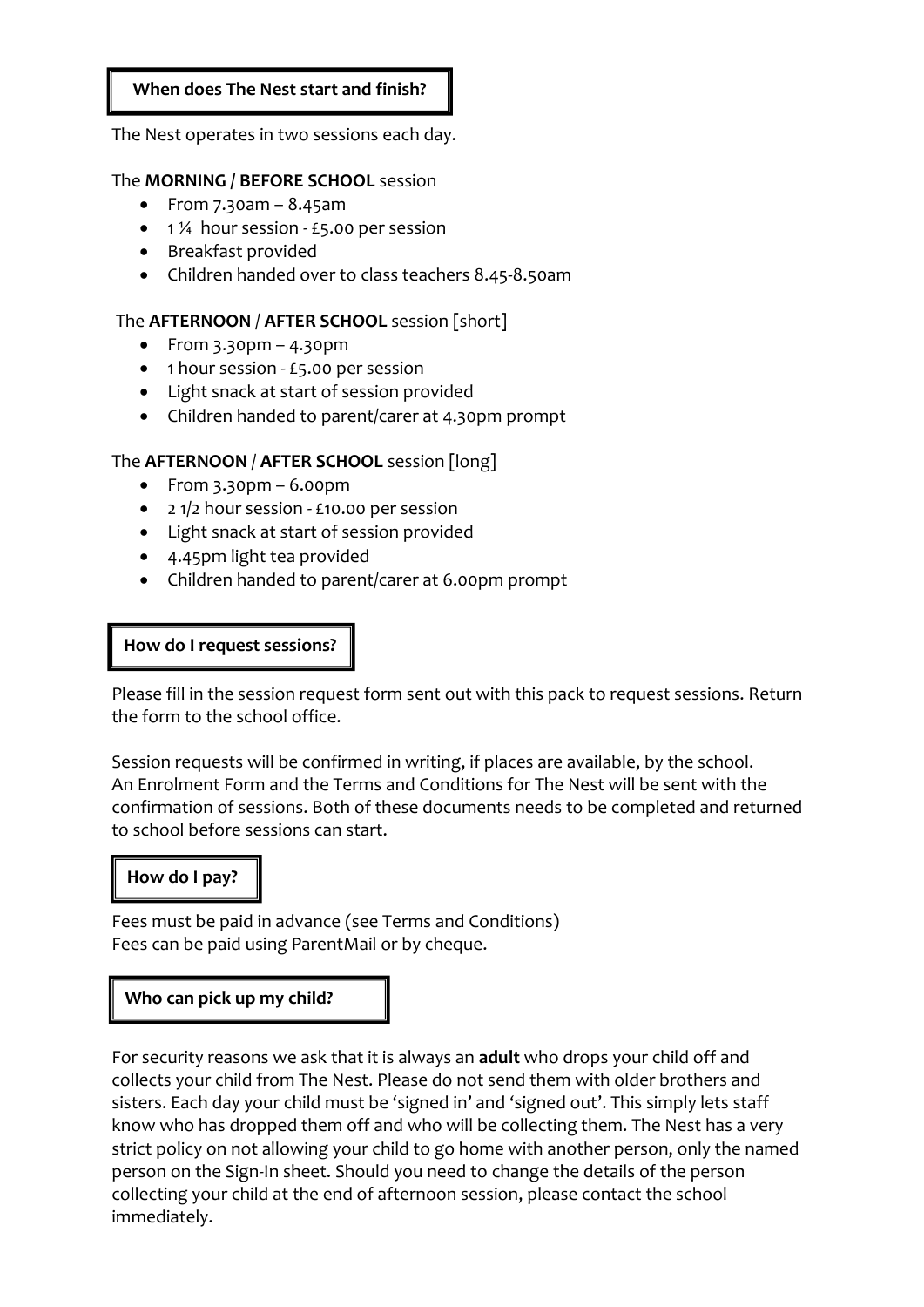# **FREQUENTLY ASKED QUESTIONS**

#### **What if my child is ill; do I still need to pay?**

Please let the school know if your child will be absent for a booked session due to illness and notify school if it is a communicable disease, so that we inform parents of any vulnerable children or safeguard vulnerable adults in school eg pregnant staff. Unfortunately, sessions **must still** be paid for even if your child is ill.

#### **How much notice do you require if I wish to cancel my child's place?**

Two weeks' notice must be given before your child's intended finish date. All sessions booked between cancellation notification and end of the two weeks period must be paid for.

#### **What if my child has a problem settling into The Nest?**

Despite your best efforts your child may still have problems settling into The Nest. Some children, no matter how confident, can find it difficult settling at before or after school club. Having said that, the majority of children do settle very well, which allows staff the time to offer extra support to those who need it.

Each child and situation is different. If you are concerned, please speak to a member of staff and we can work out the best way forward for you and your child.

#### **What will my child eat at The Nest?**

The school has to meet food-based standards. In planning what is provided for the children to eat and drink at The Nest, attention has been given to these standards and also to the lunchtime menu provided by Mrs Warner to ensure a balanced diet especially for those who have a hot lunch in school and attend The Nest until 6pm.

#### *The Nest Breakfast*

A breakfast of cereal or toast/similar and fruit will be provided. There will be a drink of milk, or water if preferred. Hot drinks will be available, at parent's request.

#### *The Nest Snack*

At the start of the afterschool session all children will be offered a snack and a drink of water. The snack may be a brioche roll/similar, vegetable sticks or a piece of fruit. There will be variety across the school week.

#### *The Nest Light Tea*

The Light Tea will complement the snack at 3.35pm to ensure variety and a balanced diet as well as the school's lunchtime menu. It may be a bowl of soup, beans/cheese on toast, jacket potato with a filling, a pizza slice or similar followed by a yoghurt, a piece of fruit or chopped vegetables eg carrot sticks.

Children will be given the opportunity to help in the setting up for breakfast and tea time. Staff will sit with the children as they eat their breakfast or light tea to encourage social chat and the developing of friendships.

#### **What if my child is allergic to something or is a fussy eater?**

The children are encouraged to try everything, but if your child has any strong dislikes or allergies please inform us. If your child is a fussy eater at home you may find that at The Nest he/she will happily eat what others are eating. Your child will never be forced to eat.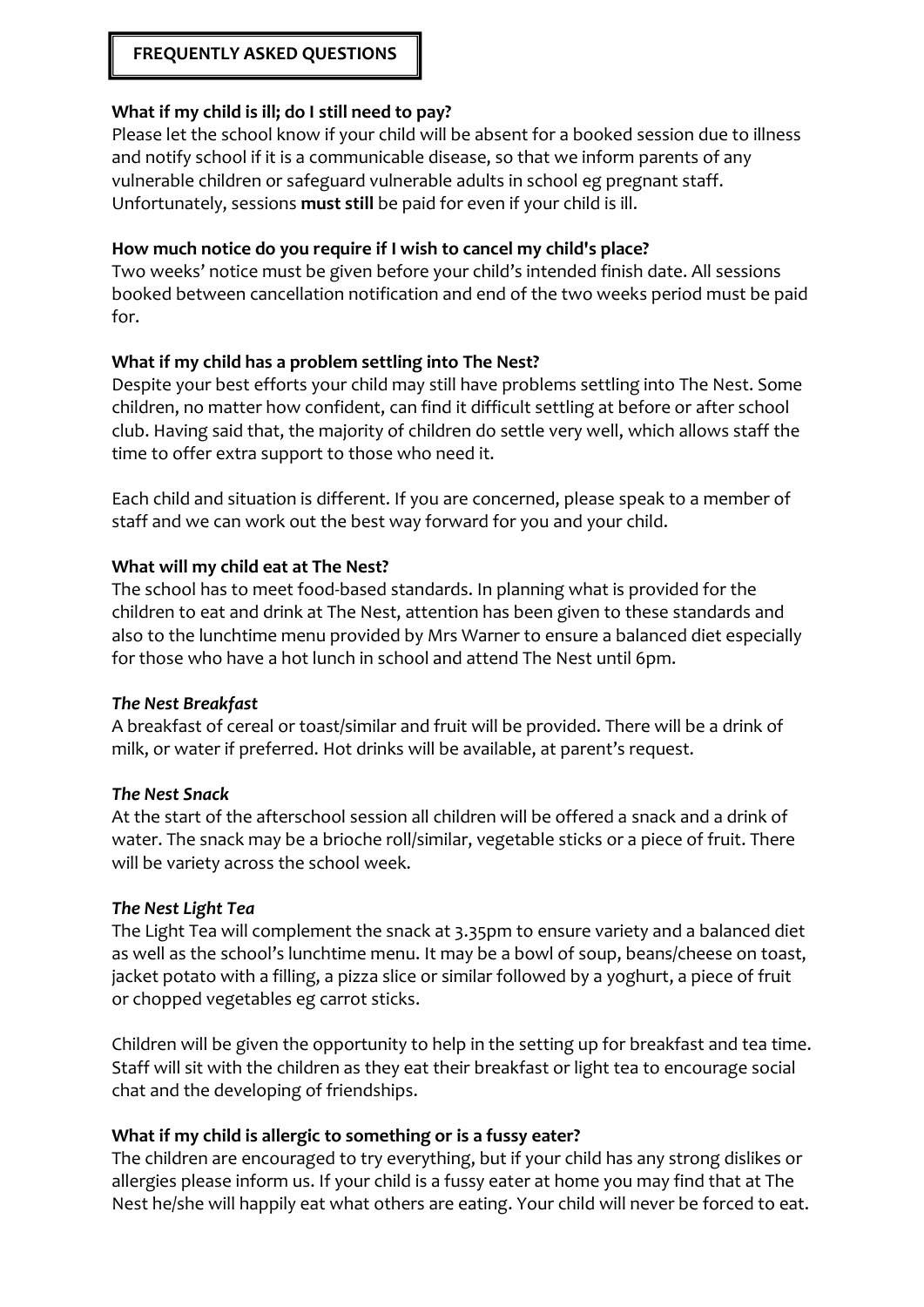# **How is my child expected to behave at The Nest?**

The Nest is not school. However, as in every community it is necessary for The Nest to impose basic rules on behaviour. Certain rules regarding safety MUST be observed and ALL CHILDREN will be expected to follow them. Most rules in The Nest serve two needs; they prevent your child from doing something undesirable and, in turn, protect him/her from having something unpleasant done in return.

Other rules will teach the children the importance of using equipment correctly and some rules are concerned with common courtesies such as learning to share toys, co-operate with others etc. Your child will soon learn what acceptable behaviour at The Nest is.

## **What if my child misbehaves?**

When your child starts The Nest he/she will be expected to accept the rules of The Nest. Our policy is to use praise and encouragement. The sanction for unacceptable behaviour is time out, with a member of staff, from free play. If this is a regular occurrence with your child, we will inform you of this. It is hoped that by speaking with parents we can work out ways of dealing with any behaviour issues.

#### **What if my child becomes ill?**

We will ask at the beginning of the year for your permission to provide us with three contact numbers which we can use in an emergency. If your child becomes ill or has an accident while attending The Nest we will contact you immediately using your Emergency Contact Number(s). Please ensure that you inform The Nest if any of the contact numbers change in the course of the year.

## **What will my child be doing at The Nest?**

During your child's time at The Nest and depending on the sessions chosen, he/she will experience a great variety of activities.

#### The **morning session** will be a quieter session.

Activities offered will be:

- construction play (e.g. Duplo, Lego)
- drawing / colouring
- stories and together time
- listening activities
- board games

Breakfast will be between 7.50am – 8.20am

The **afternoon session** will provide a greater range of activities.

The activities offered in the morning will be available in the afternoons but will also include on a daily basis fully supervised free play outdoor using the school's fantastic outdoor play structures and games / sport equipment. The indoor second session will focus on the interests of the children attending and will be bespoke to that group of children. Children would like science / wildlife activities, gardening, board games, arts and craft, construction.

There will always be the opportunity for children to complete homework, have quiet time, indoor free play, draw and colour at each session.

 Special 'Film Nights' will be offered every 3-4 weeks. These will be on different nights across the school year.